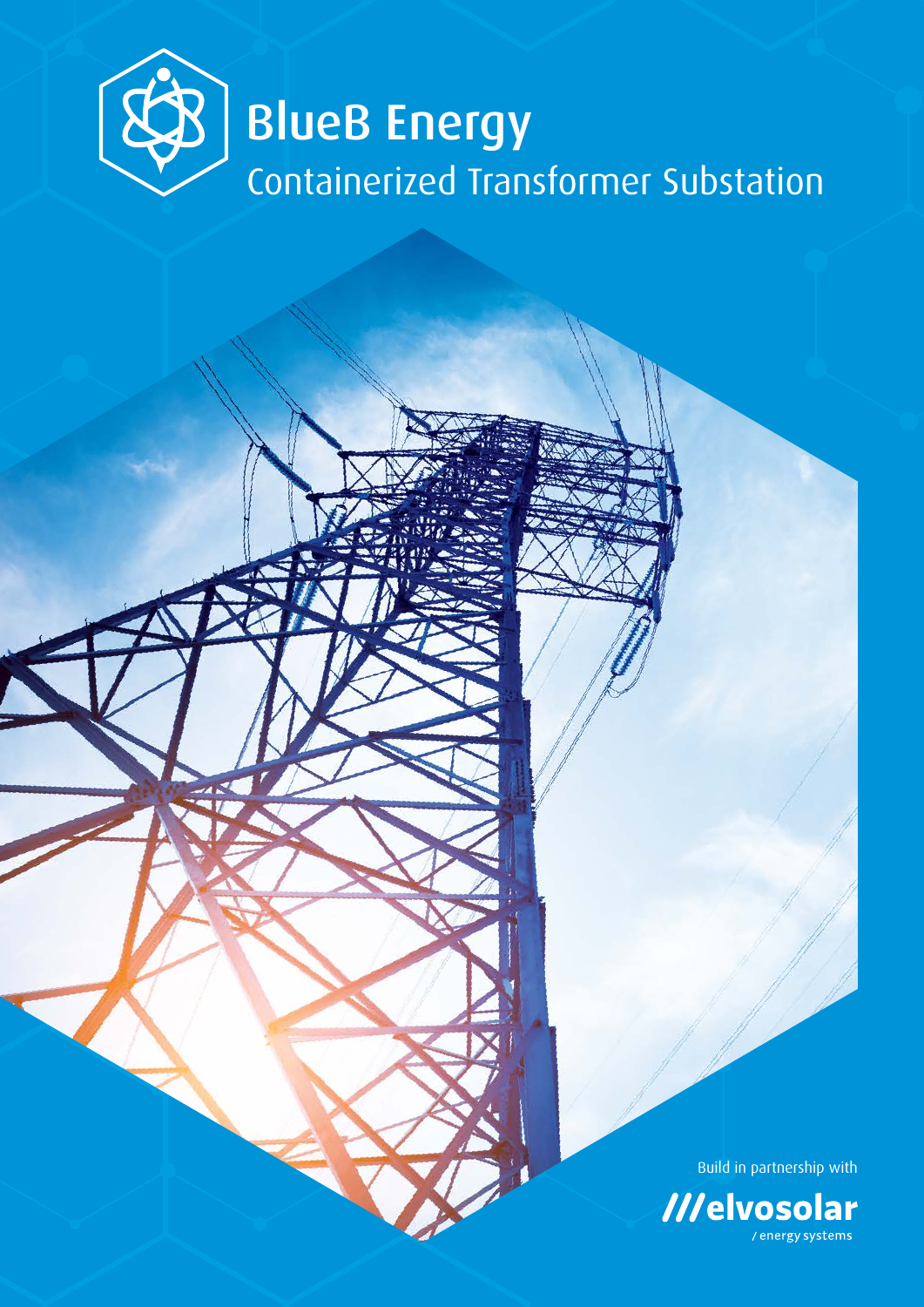- MV/LV transformer substations comply with European and International Standards
- Monitoring & Control as standard feature
- Protect operating personnel against atmosphere
- MV Switchgear, LV switchgear and Distribution transformer are segregated by sheet steel partition
- Easy to escape from fire accident
- Provides high degree of protection against ingress of solid foreign objects
- Fitted with mandatory safety interlocks
- Complete sheet steel housing is readily earthed

## **Outdoor** Containerized Substation

# **Electrical** Features **Transformer compartment**

## Safety and reference standards

## Features of Construction

- Manufactured for outdoor and construction site installation
- Free-standing containerized unit, easy to move and turnkey installed
- Provided with M.V. switchgear, transformer and L.V. switchgear and possibly PFC unit, alternatively with any technology
- Equipped with safety equipment
- Designed to suit the customer's requirements
- Doesn't require a building permit

The MV/LV transformer substation is supplied with a cast resin transformer. Oil or air insulated transformers are also available on request. The transformer installed may be from 100kVA to 2500kVA.

## Fittings & accessories, Features and Contact **buying**

### **Medium Voltage Switchgear Main Electrical Features**

| Rated voltage                                                                                   | 12 kV         | 17.5 kV        | 25 kV           |
|-------------------------------------------------------------------------------------------------|---------------|----------------|-----------------|
| Power frequency withstand voltage<br>(50-60 Hz 1 min.) towards the ground<br>and between phases | 28 kV / 32 kV | 38 kV / 45 kV  | 50 kV / 60 kV   |
| Rated lightning impulse withstand voltage<br>towards the ground and between phases              | 75 kV / 85 kV | 95 kV / 105 kV | 125 kV / 145 kV |
| Rated current                                                                                   |               | 400-630 A      |                 |
| Short time withstand current 1 sec<br>on main circuits and earth circuits                       |               | 12,5-25 kA     |                 |
| Internal arc withstand 1 sec                                                                    |               | 12,5-21 kA     |                 |
|                                                                                                 |               |                |                 |

Rated volt Rated cur Rated sho Rated sho Rated pea Rated im Rated freq







## **L.V. Switchgear Main Electrical Features**

| 400 - 1000 V |
|--------------|
| up to 3200 A |
| 75 kA        |
| 75 kA        |
| 125 kA       |
| 8 kV         |
| 50-60Hz      |
|              |

### **Service and environmental conditions**

| External temperature (min/max)                              | $-20^{\circ} \div +50^{\circ}$ |
|-------------------------------------------------------------|--------------------------------|
| Irradiation                                                 | $500 \,\mathrm{w/m^2}$         |
| Maximum wind speed                                          | $140$ km/h                     |
| Maximum snow load on the horizontal<br>projection at 1000 m | 220 Kg/m <sup>2</sup>          |
| Severe seismic activity                                     | AF 5                           |
| External Protection class                                   | <b>IP55</b>                    |
|                                                             |                                |

## **STANDARD DIMENSIONS (ISO)\***

| <b>Container (feet)</b> | 10   | 15   | 20   |
|-------------------------|------|------|------|
| Length (mm)             | 2991 | 4550 | 6058 |
| Height (mm)             | 2438 | 2200 | 2438 |
| Width (mm)              | 2591 | 2260 | 2591 |

*\*Other dimensions available on request.*